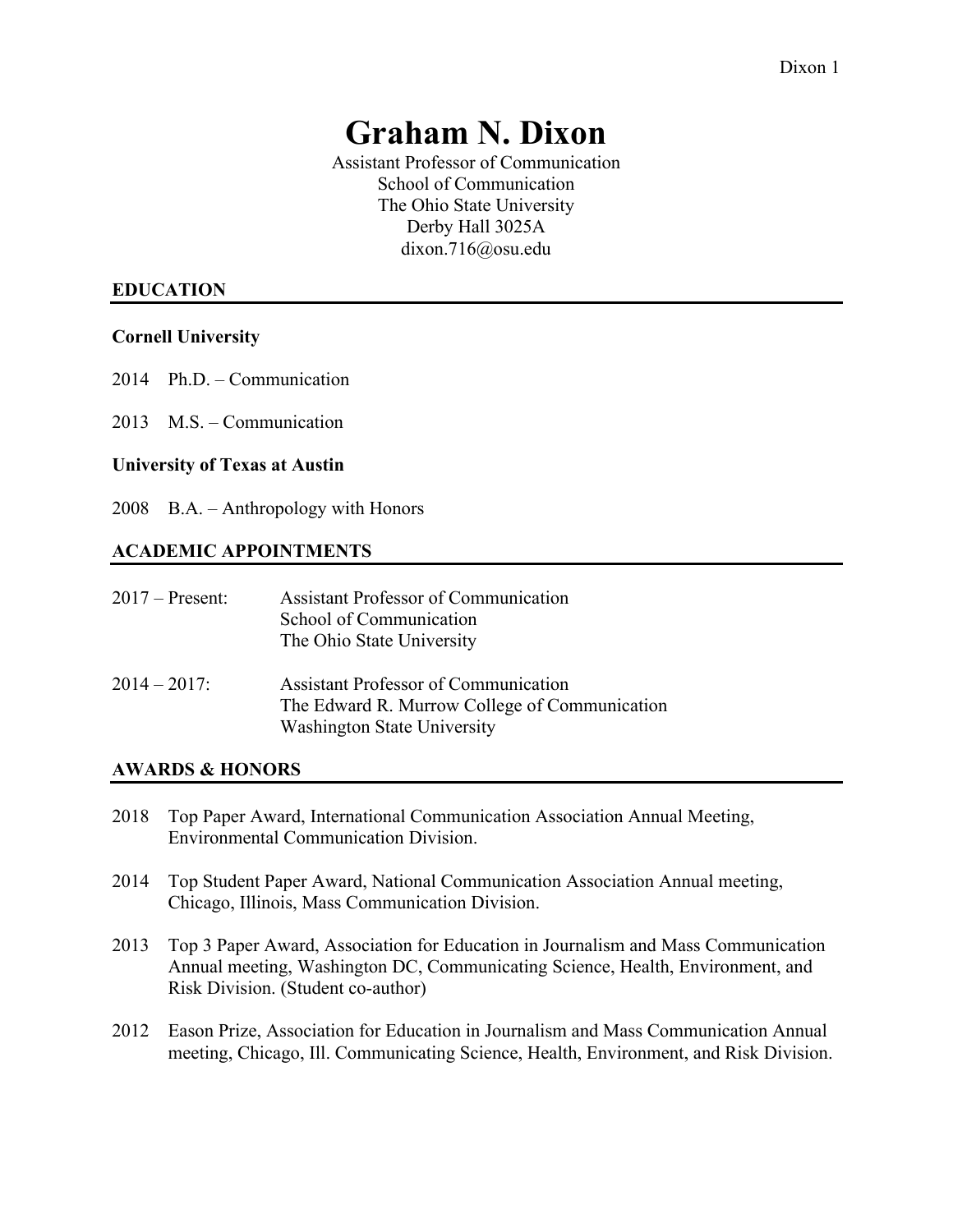#### **JOURNAL PUBLICATIONS**

- Padamsee, T., Bond, R., **Dixon, G**., Hovick, S., Na, K., Nisbet, E., Wegener, D., & Garrett, R.K. (In Press). Changes in COVID-19 Vaccine Hesitancy Among Black and White Americans. *JAMA Network Open*
- **Dixon, G**., Hmielowski, J., & Ma, Y. (In Press). More Evidence of Psychological Reactance to Consensus Messaging: A Response to van der Linden, Maibach, and Leiserowitz (2019). *Environmental Communication.* Advance online publication. <https://doi.org/10.1080/17524032.2019.1671472>
- Dan, V., & **Dixon, G. N.** (2021). Fighting the Infodemic on Two Fronts: Reducing False Beliefs Without Increasing Polarization. *Science Communication*, *43*, 674-682, doi:. 10755470211020411.
- van der Linden, S. **Dixon, G**., Clarke, C., & Cook, J. (2021). Inoculating Against Covid-19 Vaccine Misinformation. *EClinicalMedicine – A Lancet Journal, 33, 100772,* doi:10.1016/j.eclinm.2021.100772
- **Dixon, G.** (2020). Undermining Credibility: The Limited Influence of Online Comments to Vaccine-related News Stories. *Journal of Health Communication*, *25*(12), 943-950. doi:10.1080/10810730.2020.1865485
- **Dixon, G**., Garrett, K., Susmann, M.\*, & Bushman, B. J. (2020). Public Opinion Perceptions, Private Support, and Public Actions of US Adults Regarding Gun Safety Policy. *JAMA Network Open*. doi: 10.1001/jamanetworkopen.2020.29571
- Shulman, H. C., **Dixon, G**., Bullock, O. M. \*, Colón Amill, D.\* (2020). The Effects of Jargon on Processing Fluency, Self-Perceptions, and Scientific Engagement. *Journal of Language and Social Psychology, 39*(5-6), 579-597. https://doi.org/10.1177/0261927X20902177
- **Dixon, G**., Hart, S., Clarke, C., O'Donnell, N\*., & Hmielowski, J. (2020). What drives support for self-driving car technology in the United States? *Journal of Risk Research*, *23*(3), 275-287.<https://doi.org/10.1080/13669877.2018.1517384>
- Mattingly, K., Pelletier, T., Lanterman, J., Frevola, D., Stucke, B., Kinney, K., Schwartz, R., Spacht, D., **Dixon, G**., & Hovick, S. (2020). Disconnects between communicated impact and ecological impact of biological invasions. *BioScience*. 70(3), 252-263. doi: https://doi.org/10.1093/biosci/biaa003
- Ma, Y. \*, **Dixon, G**., Hmielowski, J. (2019). Psychological reactance from reading basic facts on climate change: The role of prior views and political identification. *Environmental Communication, 13*(1)*,* 71-86. doi: 10.1080/17524032.2018.1548369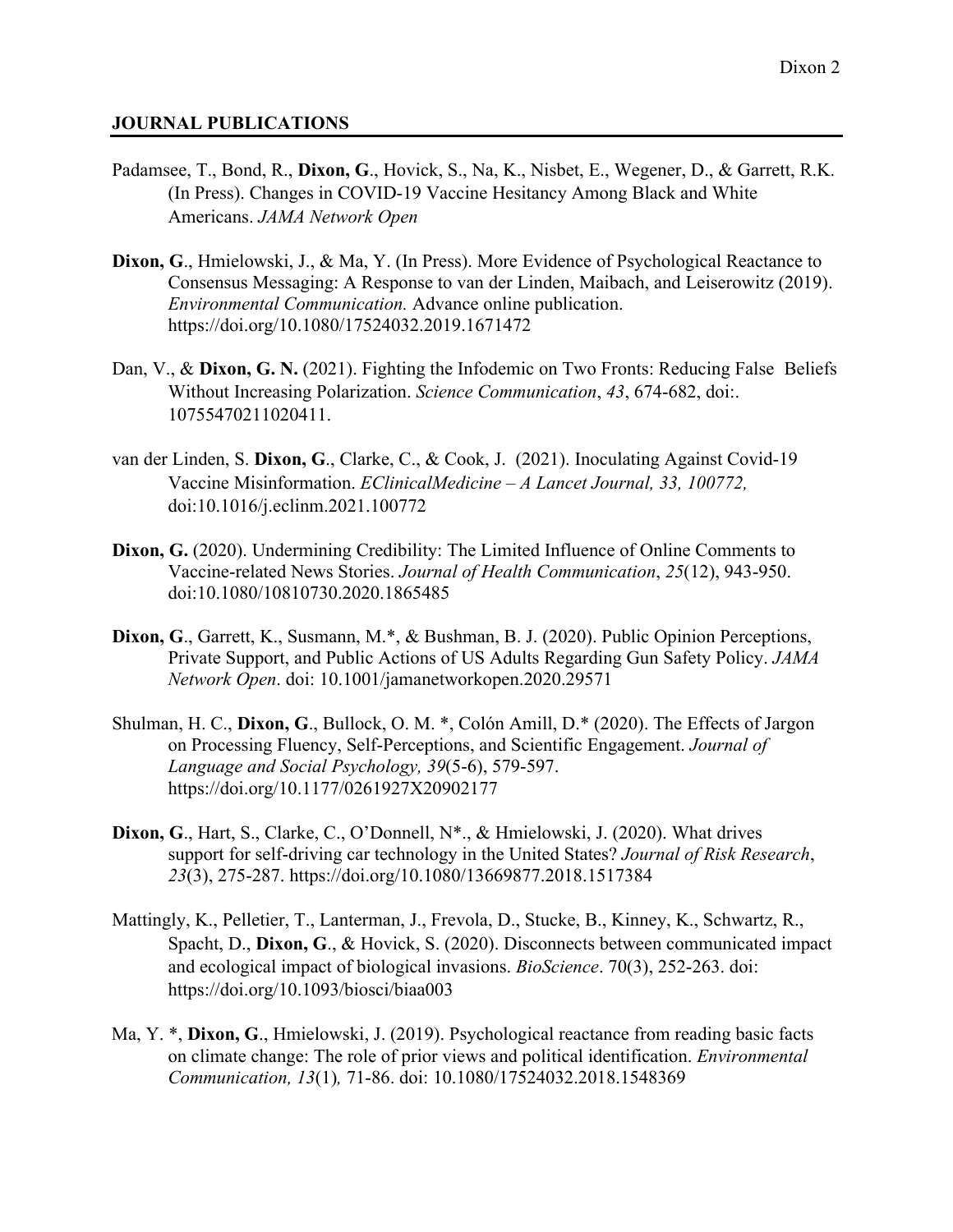- Bullock, O. M. \*, Colón Amill, D. \*, Shulman, H. C., & **Dixon, G.** (2019). Jargon as a barrier to effective science communication: Evidence from metacognition. *Public Understanding of Science, 28*(7), 845-853. doi:10.1177/0963662519865687
- Dixon, G., Bullock, O<sup>\*</sup>., & Adams, D. \* (2019). Unintended Effects of Emphasizing the Role of Climate Change in Recent Natural Disasters. *Environmental Communication, 13*(2), 135 143. https://doi.org/10.1080/17524032.2018.1546202
- **Dixon, G**., & Hubner, A\*. (2018). Neutralizing the effect of political worldviews by communicating scientific agreement: A thought-listing study. *Science Communication*, *40*(3), 393-415. doi: 10.1177/1075547018769907
- **Dixon, G**. (2017). Making vaccine messaging stick: Perceived causal instability as a barrier to effective vaccine messaging. *Journal of Health Communication, 22*(8)*,* 631-637. doi: [10.1080/10810730.2017.1337832](http://dx.doi.org/10.1080/10810730.2017.1337832)
- **Dixon, G**., Hmielowski, J., & Ma, Y\*. (2017). Improving climate change acceptance among U.S. conservatives through value-based message targeting. *ScienceCommunication, 39*(4), 520-534. doi :10.1177/1075547017715473
- **Dixon, G**. (2016). Applying the Gateway Belief Model to genetically modified food perceptions: New insights and additional questions. *Journal of Communication, 66(*6), 888-908*.* doi:10.1111/jcom.12260
- **Dixon, G**. (2016). Social media as a platform for health engagement: Challenges and opportunities. *Israel Journal of Health Policy Research, 5*(1), 1-2*.* doi: 10.1186/s13584 0160114-3
- **Dixon, G**., McComas, K., Besley, J. & Steinhardt, J. (2016). Transparency in the food aisle: The influence of procedural justice on views about labeling GM foods. *Journal of Risk Research*. *19*(9), 1158-1171. doi*:* 10.1080/13669877.2015.1118149
- **Dixon, G**. (2016). Negative affect as a mechanism of exemplification effects: An experiment on two-sided message recall and risk perception. *Communication Research, 43*(6)*,* 761 784*.* doi: 10.1177/0093650215579222
- Clarke, C., **Dixon, G**., Holton, A., & McKeever, B. (2015). Including "evidentiary balance" in news media coverage of vaccine risk. *Health Communication, 30*(5), 461-472. doi: 10.1080/10410236.2013.867006
- Clarke, C., Holton, A., McKeever, B. & **Dixon, G**. (2015). The Influence of weight-of evidence messages on (vaccine) attitudes: A sequential mediation model. *Journal of Health Communication, 20*(11), 1302-1309. doi: 10.1080/10810730.2015.1023959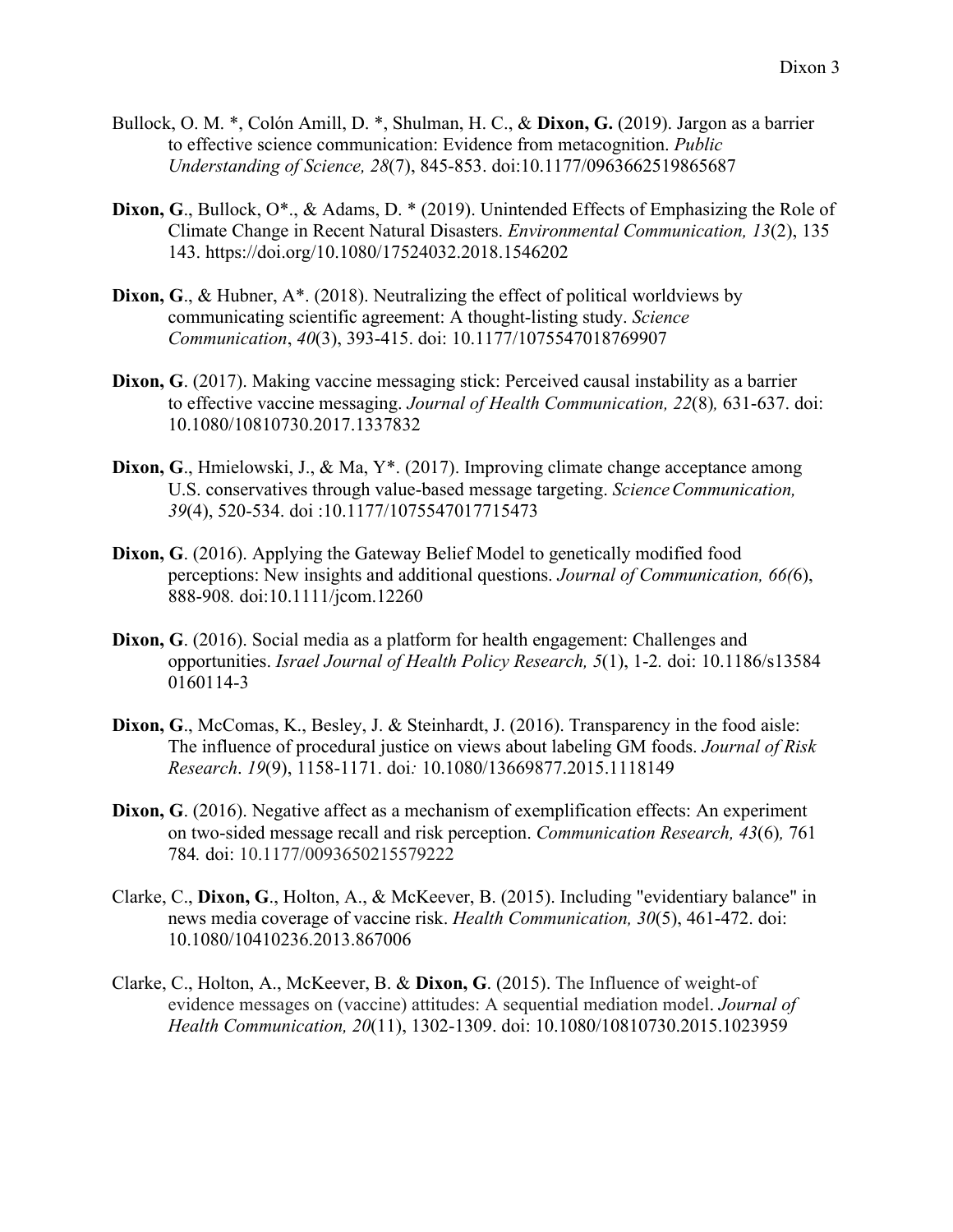- **Dixon, G**., Deline, M., McComas, K., Chambliss, L. & Hoffmann, M. (2015). Saving energy at the workplace: The salience of behavioral antecedents and sense of community. *Energy Research and Social Science, 6,* 121-127. doi [:10.1016/j.erss.2015.01.004](http://dx.doi.org/10.1016/j.erss.2015.01.004)
- **Dixon, G**., Deline, M., McComas, K., Chambliss, L., & Hoffmann, M. (2015). Using comparative feedback to influence workplace energy conservation: A case study of a university campaign. *Environment and Behavior, 47*(6), 667-693. doi: 10.1177/0013916513520417
- **Dixon, G**., McKeever, B., Holton, A., Clarke, C., & Eosco, G. (2015). The power of a picture: Overcoming scientific misinformation by communicating weight of evidence information with visual exemplars. *Journal of Communication, 6*(4)*,* 639-659 doi:10.1111/jcom.12159
- **Dixon, G**. & Clarke, C. (2013). Heightening uncertainty around certain science: Media coverage, false balance, and the autism-vaccine controversy. *Science Communication, 35*(3), 358 382. doi: 10.1177/1075547012458290
- **Dixon, G. & Clarke, C. (2013).** The effect of falsely balanced reporting of the autism-vaccine controversy on vaccine safety perceptions and behavioral intentions. *Health Education Research, 28*(2), 352-359. doi: 10.1093/her/cys110
- Birnholtz, J., **Dixon, G**., & Hancock, J. (2012). Distance, ambiguity and appropriation: Structures affording impression management in a collocated organization. *Computers in Human Behavior*, *28*(3), 1028-1035. doi: 10.1016/j.chb.2012.01.005

\*denotes graduate student co-author at time of publication

#### **FUNDED GRANTS**

- National Science Foundation #2031705 (August 1, 2020 July 31, 2021). Director of Decision, Risk, and Management Science and Secure and Trustworthy Cyberspace*. RAPID: Quantifying the Downstream Effects of COVID-19 Online Health Information on Risk Perceptions, Decision Making, Policy Preferences, and Preventive Health Behaviors.* Principal Investigator: Nisbet, E.C, Co-PIs: **Dixon, G.**, Garrett, R.K., Wegener, D., Bond, R., Hovick, S. Funded for **\$199, 603**
- Ohio State University Collaborative Grant Initiative. (2019-2020). *Pluralistic ignorance in gun policy: How misperceived opinion climates and party cues impede action*. Principal Investigator: **Dixon, G.**, Co-PIs: Garrett, R. K, Bushman, B. Funded for **\$38,750**
- Washington State University New Faculty Seed Grant. (2016-2018). *Overcoming climate change skepticism through tailored consensus messaging*. Principal Investigator: **Dixon, G**. Funded for **\$4,500.**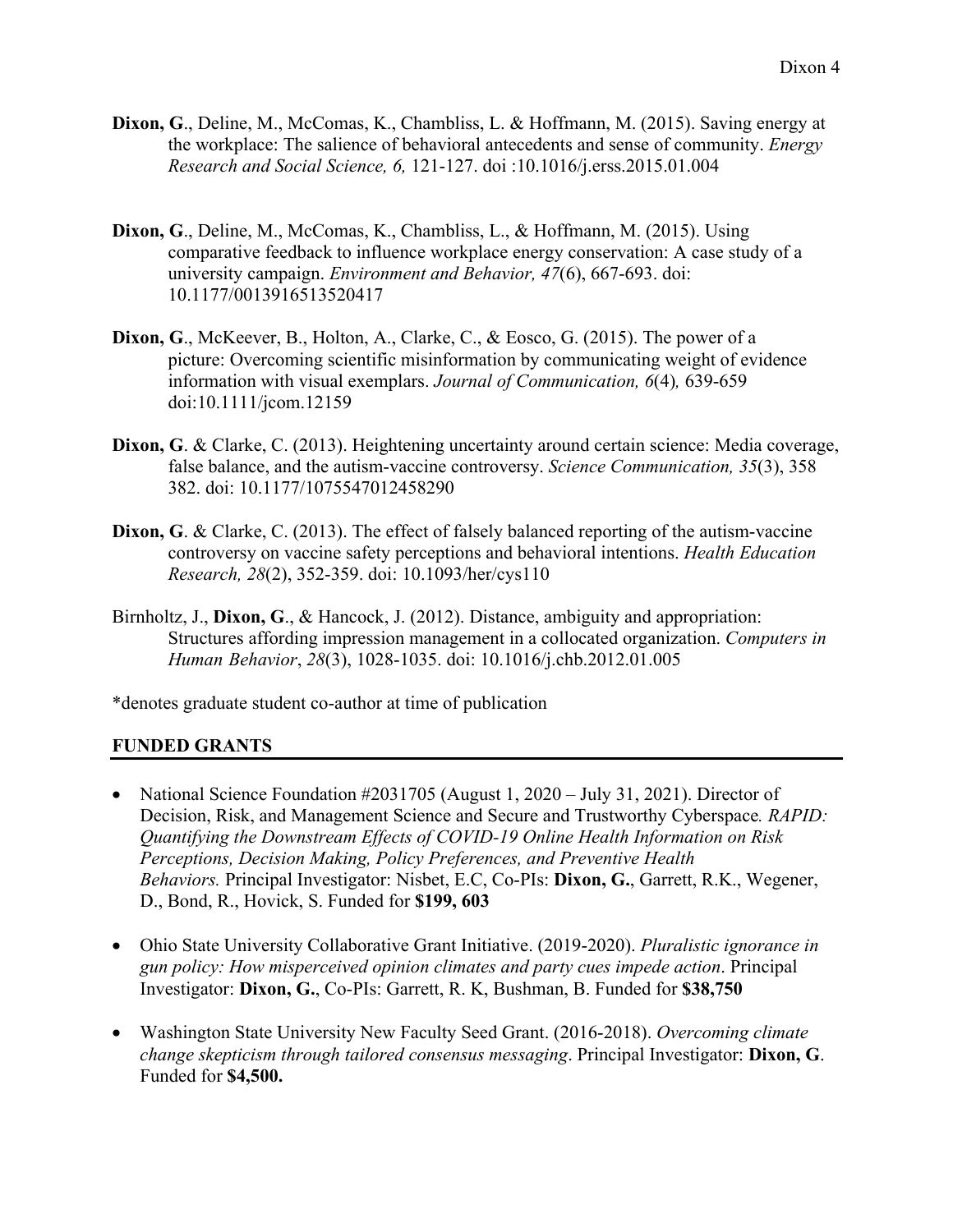• National Science Foundation #1260872 (2013-2014). *Doctoral Dissertation Research in Decision, Risk, and Management Sciences: A false balance? Affect, exemplars, and media coverage of controversial risk*. Principal Investigator: McComas, K., Co-PI: **Dixon, G**. Funded for **\$15,097**.

#### **EDITED BOOK CHAPTERS**

**Dixon, G.N.** & Ma. Y<sup>\*</sup>. (2017). Communicating climate change across workplace and organizational contexts. In Nisbet, M. (Eds.), *Oxford Research Encyclopedia of Climate Science* Oxford University Press, Oxford, United Kingdom. Retrieved from: <http://climatescience.oxfordre.com/view/10.1093/acrefore/9780190228620.001.0001/acr> [ore9780190228620-e-395](http://climatescience.oxfordre.com/view/10.1093/acrefore/9780190228620.001.0001/acr)

#### **MANUSCRIPTS UNDER REVIEW**

- Hubner, A. & **Dixon, G**. (Under Review). The framing power of Twitter: Examining how individual tweets reframe news coverage of climate change
- Hubner, A.<sup>c</sup>; Dixon, G.N. (Under Review). Vaccine passport versus vaccine verification program? The persistent partisan gaps in COVID-19 vaccine attitudes and policy support.
- Hubner, A.<sup>c</sup>; Dixon, G.N. (Under Review). Does the label matter? Examining the effects of "vaccine passport" versus "vaccine verification" on subsequent audience frames.

#### **CONFERENCE PRESENTATIONS**

- Hubner, A..; Dixon, G. (2021). The framing power of Twitter: Examining whether individual tweets are reframing news media frames*. Association for Education in Journalism and Mass Communication*. Virtual Presentation.
- Bullock, O., Shulman, H., & **Dixon, G.** (2020) Improving message engagement and persuasion for dissonant information: Processing fluency reduces motivated resistance to persuasion. Paper presented at *National Communication Association* annual meeting, virtual format.
- **Dixon, G**., Garrett, K., Susmann, M., & Bushman B. (2020). Misperceived opinion climates on gun policy: How corrective information can prompt congruence between private views and public actions. Paper accepted at the International Communication Association annual meeting, could not attend and present due to COVID-19.
- **Dixon, G. & Hubner, A. (2020). The effects of hedging in scientific press releases on news** coverage and social media discussions. Paper accepted at the International Communication Association annual meeting, could not attend and present due to COVID-19.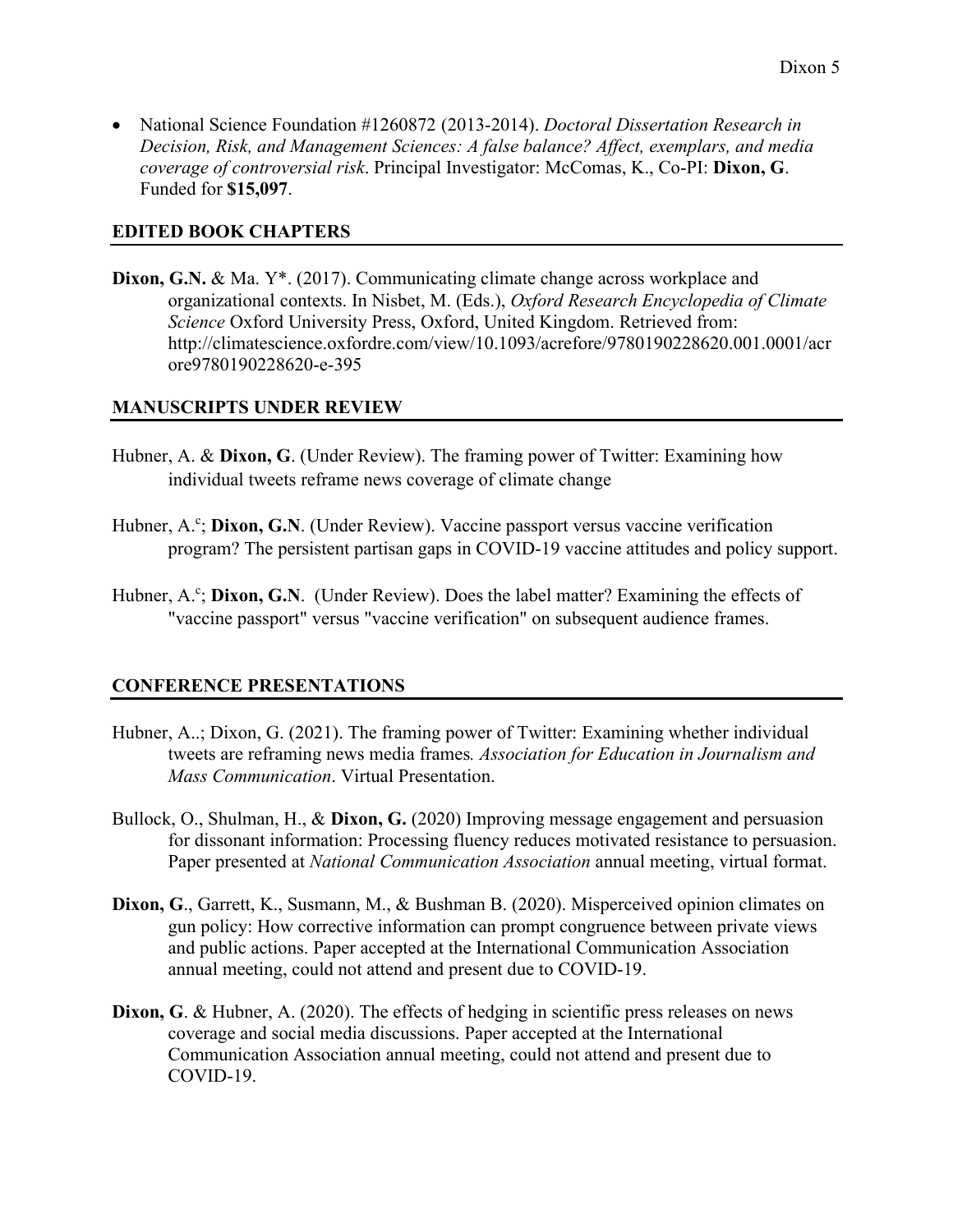- Hubner, A. & **Dixon, G**. (2020). The science of science communication: Reviewing the field of science communication through an author-chosen keyword co-occurrence network. Paper accepted at the International Communication Association annual meeting, could not attend and present due to COVID-19.
- **Dixon, G**. & Hubner, A. (2019). Partisan Resistance to the Scientific Community: The Backfiring Effect of Illustrating One's Political Biases toward Science. Presented at the *International Communication Association* annual meeting, Washington D.C.
- McKnight, J. & **Dixon, G**. (2019). The silencing effects of anti-vaccine online comments. Poster presented at *AEJMC annual conference*, Toronto, CA.
- Shulman, H. C., **Dixon, G**., Bullock, O. M., Colón Amill, D.\* (2019). The effects of jargon on processing fluency and self-perceptions: Strengthening framing theory with metacognition. Paper presented at *National Communication Association* annual meeting, Baltimore, MD.
- Bullock, O. M. \*, Colón Amill, D. \*, Shulman, H. C., & **Dixon, G. N.** (2019). Jargon as a barrier to effective science communication: Evidence from metacognition. Paper presented at *National Communication Association* annual meeting, Baltimore, MD.
- **Dixon, G**. (2019). Public skepticism of autonomous vehicles: Complex messaging effects. Symposium: The Perception of Scientific Uncertainty and Risk/Technology Acceptance. Presented at *Society for Risk Analysis annual* meeting, Arlington, VA.
- Besley J. & **Dixon, G**. (2018). How different types of trust may shape support of genetically engineered food. *Abstract presented at Society for Risk Analysis annual meeting*, New Orleans, LA.
- **Dixon, G**. & Hubner, A. (2018). Neutralizing political worldviews by communicating scientific agreement: A thought-listing study*. Paper presented to the Environmental Communication division of the International Communication Association*, Prague, Czech Republic. \*Top Paper Award\*
- Dixon, G., Hart, S., Clarke, C., & O'Donnell, N. (2017). Forecasting barriers to wide scale adoption of self-driving car technology. *Poster presented at Society for Risk Analysis annual meeting*, Arlington,VA.
- Ma, Y., **Dixon., G**., & Hmielowski, J. (2017). More harm than good? Examining the persuasive and backfiring effects of climate change consensus messages. *Presented at the ICA conference*, San Diego, CA.
- **Dixon. G**., Ma, Y, & Hmielowski, J. (2016). A conflict on consensus: Current critiques and future outlook on climate change consensus messaging research. *Abstract presented at Society for Risk Analysis annual meeting*, San Diego, CA.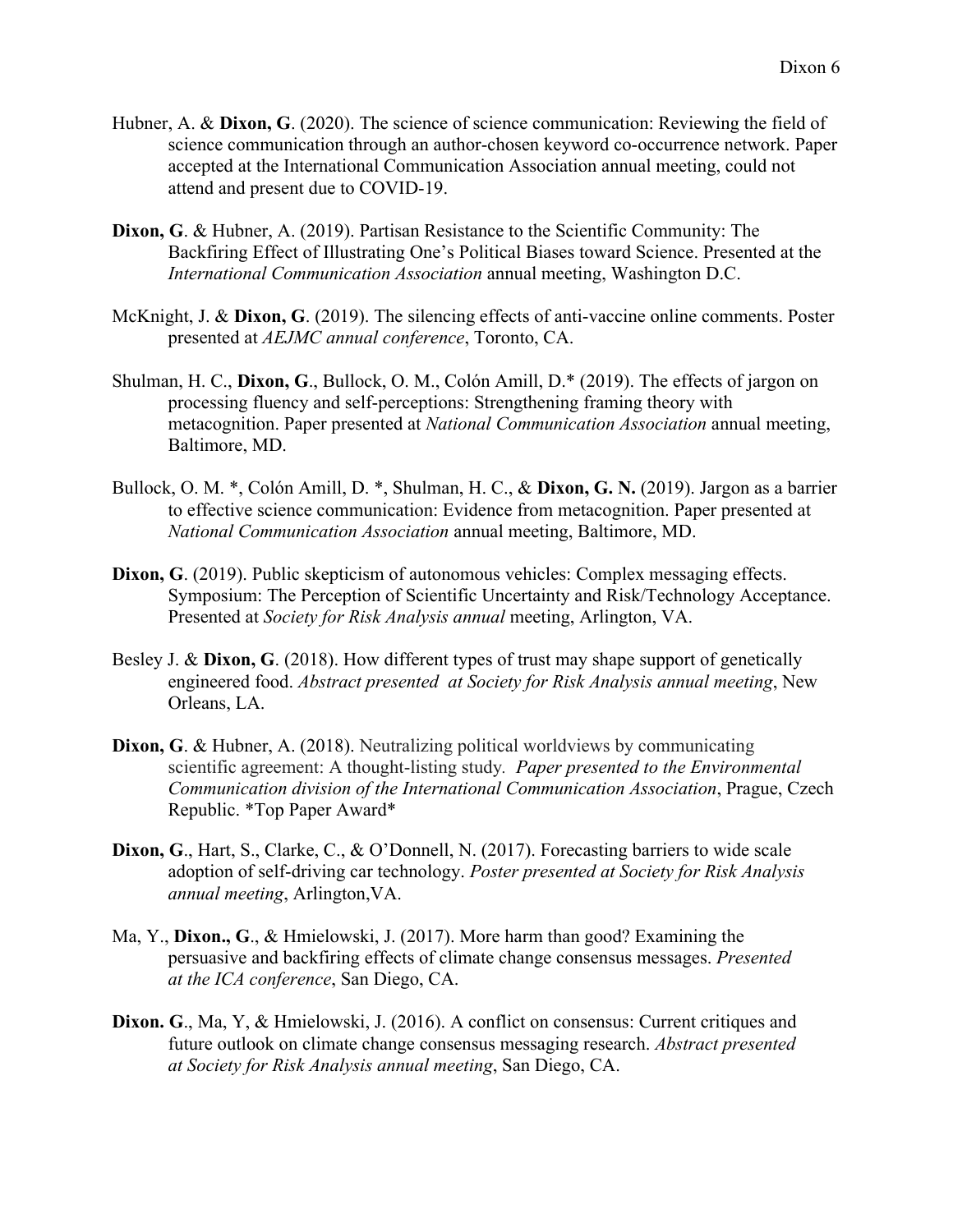- **Dixon, G**. (2016). A measured critique of the Gateway Belief Model and consensus messaging research*. Paper presented at AEJMC annual conference*, Minneapolis, MN.
- **Dixon, G.** (2016). Collecting data from online labor market. *Panelist at CT&M PF&R panel, AEJMC annual conference*, Minneapolis, MN.
- **Dixon, G**. (2016). Responsible communication and media coverage of contested science in a highly charged political atmosphere. *Panelist at COMSHER PF&R panel, AEJMC annual conference*, Minneapolis, MN.
- **Dixon, G**. (2016). Communicating inaction-framed risk: Overcoming challenges of the omission bias via internal causal attribution*. Paper presented at AEJMC annual conference*, Minneapolis, MN.
- **Dixon, G**. (2015). The challenge of communicating the risk of inaction: Linking causal attribution to biased information processing. *Poster presented at Society for Risk Analysis annual conference*, Arlington, VA.
- **Dixon, G**. & Kaiser, K. (2015). Affective news content and online information seeking behavior. An expanded view of user-generated comments in digital journalism. *Paper presented at AEJMC annual conference*, San Francisco, CA.
- **Dixon, G**., McComas, K., & Besley, J. (2014). Procedural fairness in decisions about GMO labeling. *Abstract presented at Society for Risk Analysis annual meeting.* Denver, CO.
- Kretser, H., Lauber, B., **Dixon, G.** & McComas, K (2014). Inconsistent messages in state wildlife and public health agency communication about bats: Potential impacts for conservation and recovery. *Abstract presented at Pathways 2014 conference.*
- **Dixon, G**. (2014). Affective arousal and online risk information seeking behavior: The role of emotional exemplars in online comment reading. *Paper presented at the National Communication Association annual meeting.* Chicago, Il. \*\*\* Top student paper award\*\*\*
- **Dixon, G**. (2014). Affective arousal as a mechanism of exemplification effects: An experiment on two sided message recall and risk perception. *Paper presented at the Association for Education in Journalism and Mass Communication annual meeting.* Montreal, CA.
- Clarke, C., Holton, A., McKeever, B., & **Dixon, G**. (2014). Linking evidentiary balance, uncertainty, and health attitudes in the context of vaccine risk. *Paper presented at the Association for Education in Journalism and Mass Communication annual meeting.* Montreal, CA.
- **Dixon, G**. (2013). Uneven recall and inaccurate risk assessments from reading balanced news articles of controversial risk topics. *Poster presented at the Society for Risk Analysis annual meeting*, Baltimore, MD.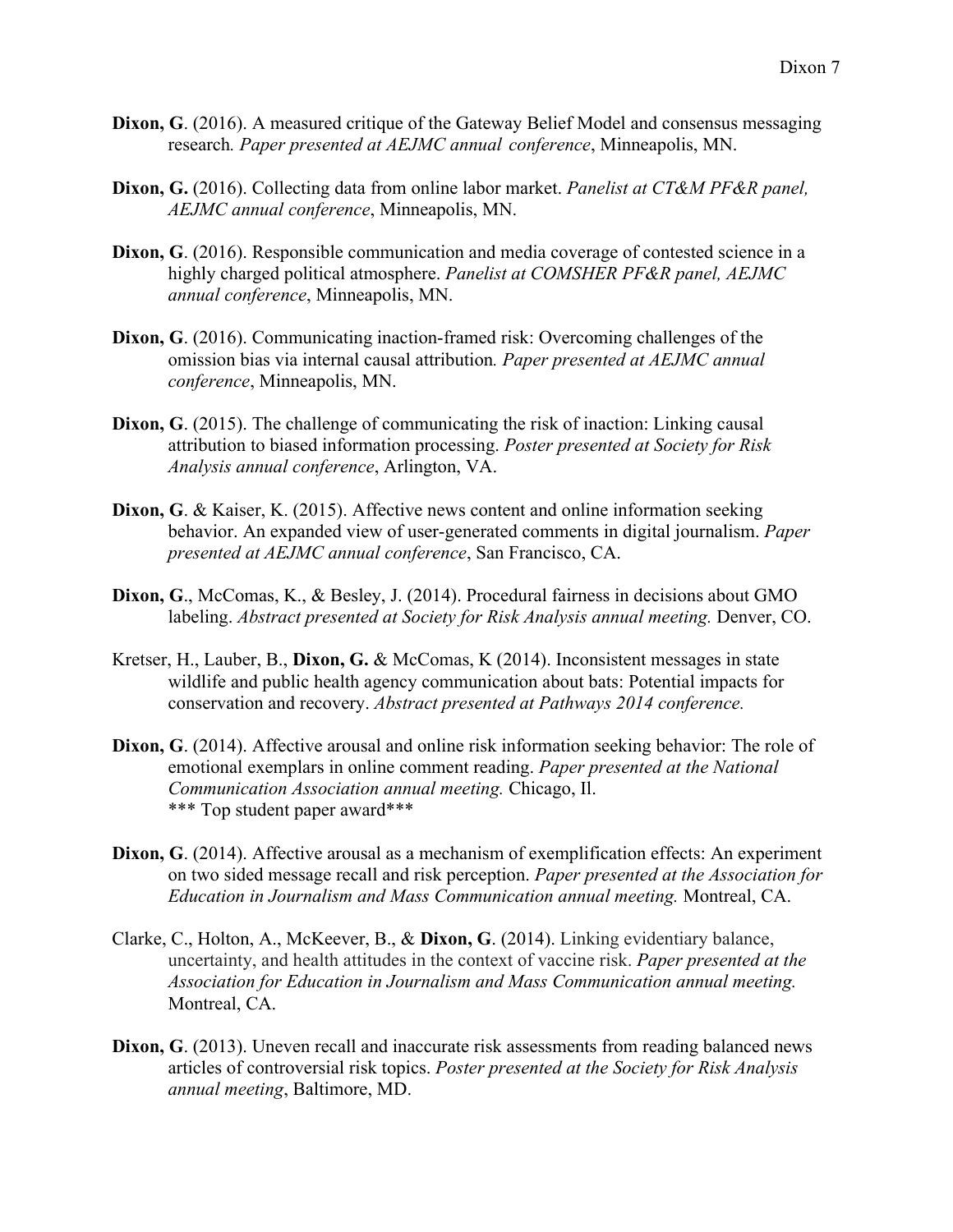- **Dixon, G**., Deline, M.B., McComas, K., Chambliss, L., & Hoffmann, M. (2013). The use of comparative feedback to influence workplace energy conservation: A summative evaluation of the CALS Green energy conservation and sustainability initiative. *Paper presented at the National Communication Association annual meeting*, DC.
- Clarke, C., **Dixon, G**., Holton, A., & McKeever, B. (2013). Overcoming the effects of "falsely balanced" media coverage of health risks through attention to context. *Paper presented at the Association for Education in Journalism and Mass Communication annual meeting.*  DC. \*\*\* Top 3 faculty paper award\*\*\*
- **Dixon, G**., Deline, M.B., McComas, K., Chambliss, L., & Hoffmann, M. (2013). The use of comparative feedback to influence workplace energy conservation. *Abstract presented at the Association for Environmental Studies and Sciences annual meeting*. Pittsburgh, PA.
- **Dixon, G**. & Clarke, C. (2012). Heightening uncertainty around certain science: Media coverage, false balance, and the autism-vaccine controversy. *Paper presented at the Association for Education in Journalism and Mass Communication.* Chicago, IL*.* \*\*\* Top student paper/Eason prize award\*\*\*
- **Dixon, G**., & Clarke, C. (2012). Effect of falsely balanced media coverage of the autism-vaccine controversy on vaccine safety perceptions and behavioral intention. *Poster presented at the American Public Health Association Annual Meeting.* San Francisco, CA.
- **Dixon, G.** (2012). A false balance? Affect, exemplars, and media coverage of controversial risk. *Poster presented at the Society for Risk Analysis Annual Meeting*, San Francisco, CA
- **Dixon, G. & Clarke, C. (2011).** Media coverage, "false balance," and the autism-vaccine controversy: A preliminary experiment. *Poster presented at the Society for Risk Analysis Annual Meeting.* Charleston, SC*.*
- **Dixon, G**. (2011). Autonomous community science: A fifth model of PPSR. *Abstract presented at the Society for the Social Studies of Science (4s) Annual Meeting*. Cleveland, OH.
- **Dixon, G**., Birnholtz, J., & Hancock, J. (2011). Polite task-switching: Technology, ambiguity, and autonomy in a work organization. *Paper presented at the 61st Annual International Communication Association Conference*, Boston, MA.

#### **INVITED PRESENTATIONS**

- Dixon, G. (2020). Guest Lecturer, Mass Media and Vaccination, College of Pharmacy, The Ohio State University, Columbus, OH
- Dixon, G. (2018). Guest Lecturer, Exemplification Theory, Grady College of Communication, University of Georgia, Athens, GA.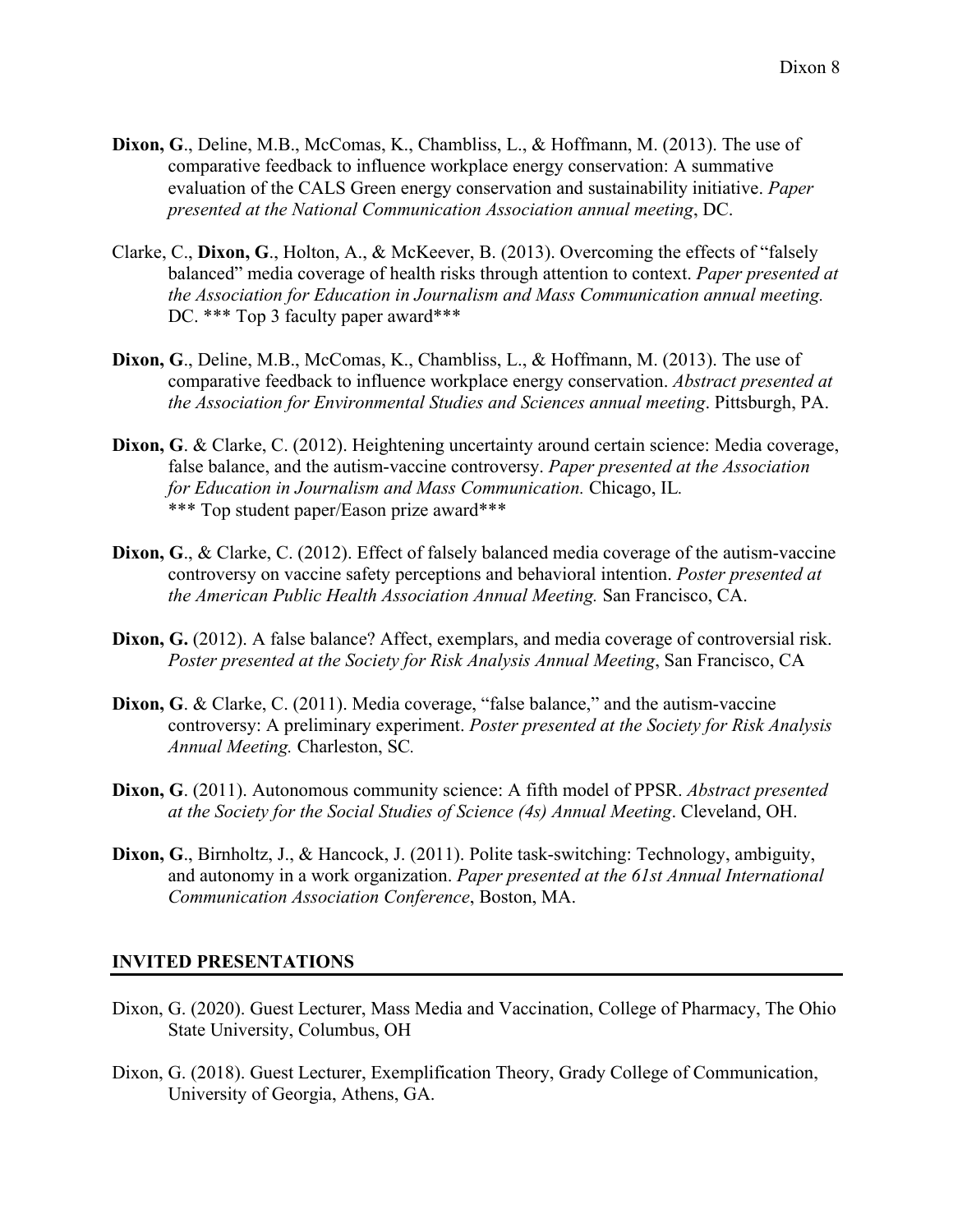Dixon, G. (2017). Guest speaker. Episode 3: Polarized opinion on climate change and messages that move conservatives. Niskanen Center's Political Research Digest.

## **TEACHING EXPERIENCE**

*2017 - Present; Assistant Professor – The Ohio State University*

- Comm 2596: Introduction to the Communication of Science, Health, Environment and Risk
- Comm 3340: Environmental Campaigns
- Comm 3331: Communication and Decision Making

#### *2014 - 2017; Assistant Professor – Washington State University*

- COMSOC 480 Science Communication Campaigns (30 student cap)
- COM 309 Quantitative Research Methods (130 student cap)
- COM 105 Communicating across Global Contexts (550 student cap)
- COM 564 Graduate Research Methods for Professionals (30 student cap)

#### *2009-2014: Graduate Teaching Assistant – Cornell University*

- Media Communication
- Introduction to Communication
- Planning Communication Campaigns
- Communicating Science, Health, Environment, and Risk

## *2008-2009: Japan Exchange and Teaching (JET) Assistant Language Teacher (ALT) – Higashine, Japan*

• Worked at the Higashine Board of Education as an ALT, assisting with English curriculum development and classes for elementary and junior high schools.

## **GRADUATE ADVISING**

#### *2017 – Present; Assistant Professor – Ohio State University*

- Dissertation advisor for Austin Hubner
- Dissertation committee member for Tran Luong (graduated May 2019)
- Dissertation committee member for Min Seon Jeong (graduated May 2020)
- Dissertation committee member for Jared Ott
- Candidacy examination committee member for Naomi Tan (graduated May 2020)
- Candidacy examination committee member for Olivia Bullock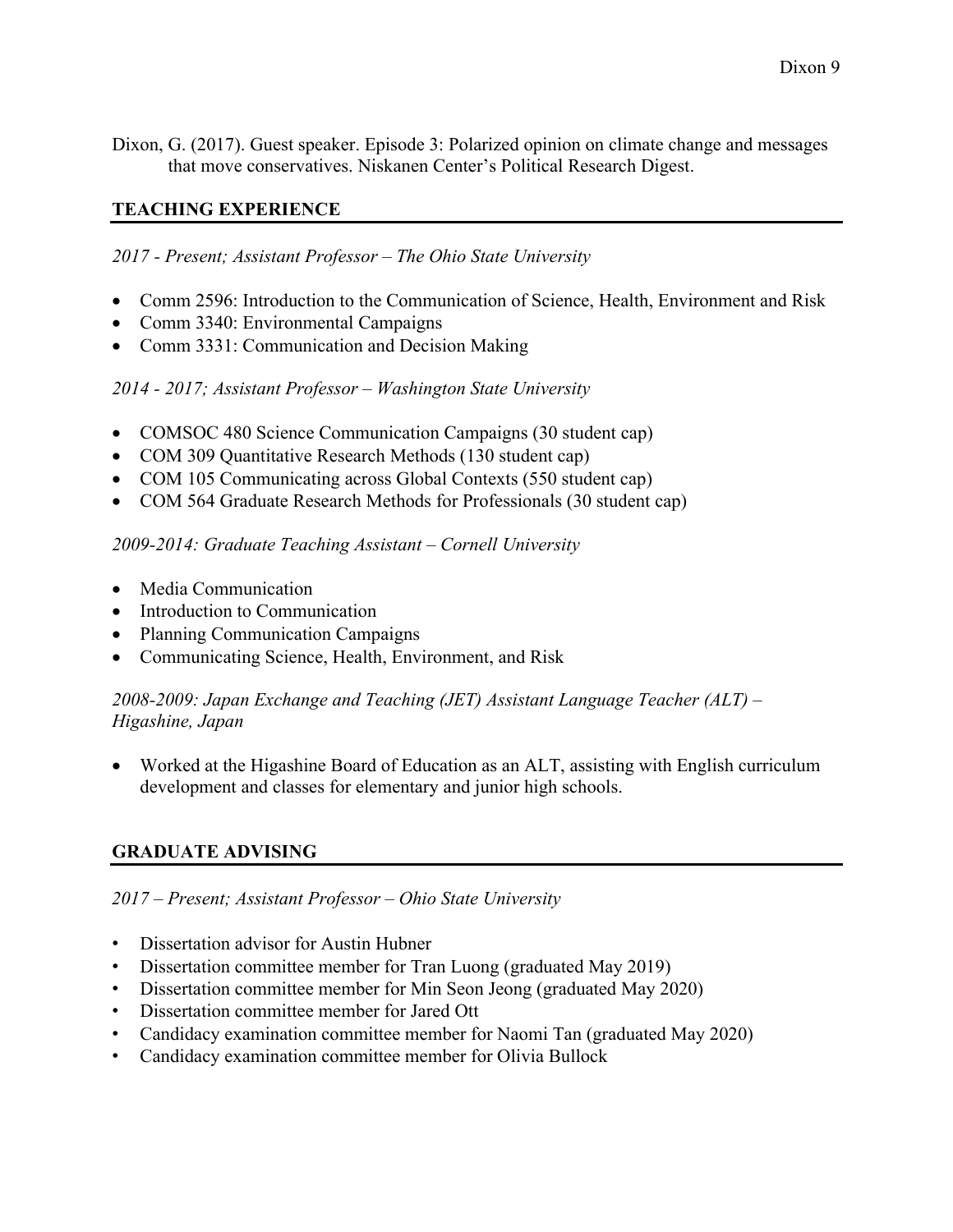*Assistant Professor, Washington State University, The Edward R. Murrow College of Communication (Pullman, WA) 2014-2017*

- Chair of dissertation committee for Yanni Ma from 2015 to 2017 (graduated May 2018)
- Minor member of dissertation committee for Zhaomeng Niu (graduated August 2017)
- Minor member of masters committee for Alyssa Mayeda (graduated May 2017)
- Minor member of masters committee for Jiayu Li (graduated May 2015)
- Minor member of masters committee for Ranran Zhu (graduated May 2015)

# **MEDIA COVERAGE OF PUBLISHED RESEARCH**

- *[Salon](https://www.salon.com/2020/09/27/with-covid-19-vaccine-messaging-faces-an-unprecedented-test_partner/)*
- *[Columbia Journalism Review](http://www.cjr.org/feature/sticking_with_the_truth.php?page=all)*
- *[The Daily Beast](http://www.thedailybeast.com/articles/2013/05/01/how-balanced-press-coverage-enabled-vaccine-trutherism.html)*
- *[The Guardian](http://www.theguardian.com/commentisfree/2013/oct/16/anti-vaccination-activists-should-not-be-given-a-say-in-the-media)*
- *[Seattle Times](http://www.seattletimes.com/seattle-news/health/wsu-study-emotional-pitch-to-vaccine-skeptics-may-backfire/)*
- *[Vox](http://www.vox.com/2015/7/27/9047819/H1N1-pandemic-narcolepsy-Pandemrix)*
- *[KIRO CBS](http://kirotv.com/news/news/scare-tactics-wont-work-when-trying-get-parents-va/nkNMb/)*

# **UNIVERSITY AND PROFESSIONAL SERVICE**

## **Ohio State University**

## *Committee membership*

2021-present: Communication Program Committee 2019-2021: Graduate Student Committee 2018-2019: Executive Committee 2017-2018: Research Committee

*Graduate Faculty Representative for Dissertation Defense*

Anne Junod, School of Environment and Natural Resources (graduated 2020)

# **Washington State University**

2014 – 2017: SONA systems co-administrator 2015 – 2017: WSU Science Writers Club Faculty Adviser

# **Service to Governmental Organizations**

2/17-2/19/2020: Reviewer for EPA G2021-STAR-G1 (Regular and G2 Early Career) Interventions and Communication Strategies to Reduce Health Risks of Wildland Fire Smoke Exposure.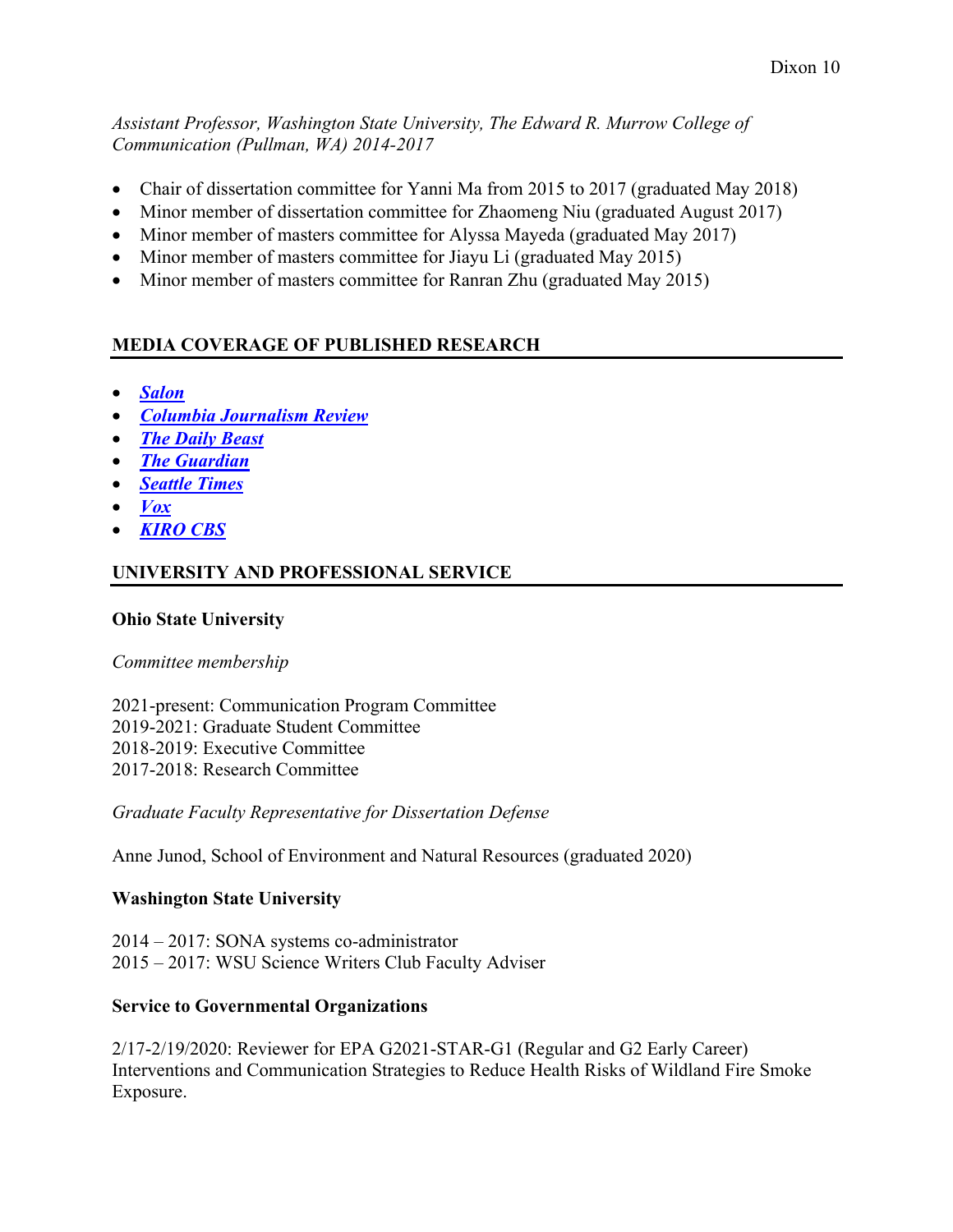#### **Service to Academic Associations**

2020 – present: Treasurer, *Risk Communication Interest Group, Society for Risk Analysis*

2017-2018: Treasurer, *Risk Communication Interest Group, Society for Risk Analysis*

#### **Editorial Service for Journals and Conferences**

2019 – Present: Member of the Editorial Advisory Board for *Science Communication*

Ad hoc reviewer for:

- *Journal of Communication*
- *Communication Research*
- *Human Communication Research*
- *Media Psychology*
- *PLOS One*
- *Environmental Communication*
- *Environmental Politics*
- *Society and Natural Resources*
- *Journal of Political Marketing*
- *International Journal of Public Opinion Research*
- *Public Understanding of Science*
- *Psychological Reports*
- *Journal of Broadcasting and Electronic Media*
- *Journal of Health Communication*
- *Journal of Responsible Innovation*
- *Journal of Experimental Psychology: Applied*
- *Science Communication*
- *Weather, Climate, and Society*
- *Health Communication*
- *Risk Analysis*
- *Sage Open*
- *Journal of the Association for Information Science and Technology*
- *Journal of Environmental Psychology*
- *Journal of Risk Research*
- *TESS*
- *Energy Research and Social Science*
- *Global Environmental Change*
- *National Science Foundation*
- *Climatic Change*
- *JAMA Network Open*